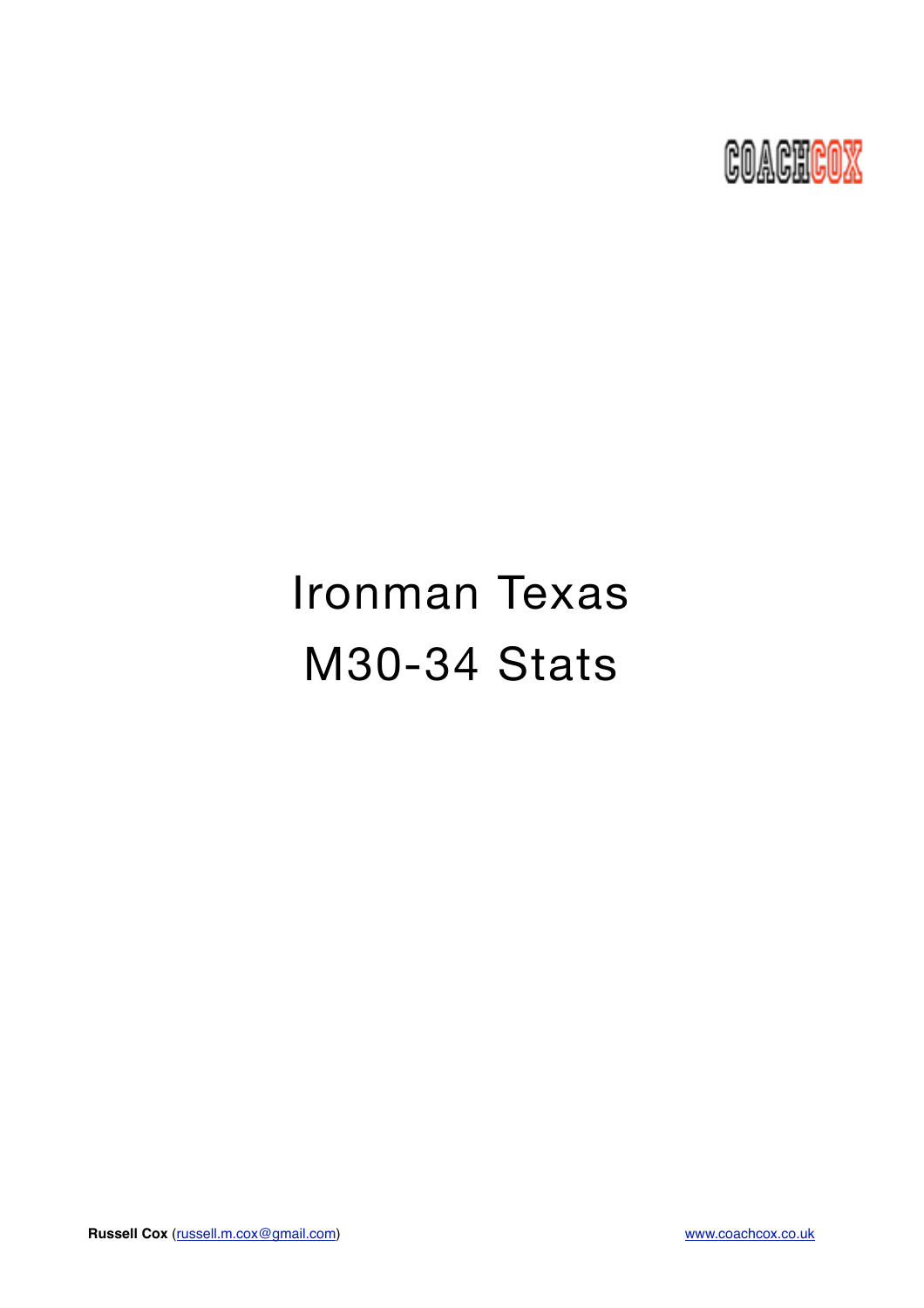# M30-34 Summary Statistics

| Year    | <b>Finishers</b> | M30-34 Finishers | Male Winner's Time | <b>Female Winner's Time</b> | <b>M30-34 Winner's Time</b> |
|---------|------------------|------------------|--------------------|-----------------------------|-----------------------------|
| 2011    | 2004             | 197              | 8:08:20            | 8:57:51                     | 9:00:59                     |
| 2012    | 2022             | 238              | 8:10:44            | 8:54:58                     | 8:51:45                     |
| 2013    | 2055             | 258              | 8:25:06            | 8:49:14                     | 8:53:44                     |
| Average | 2027             | 231              | 8:14:43            | 8:54:01                     | 8:55:29                     |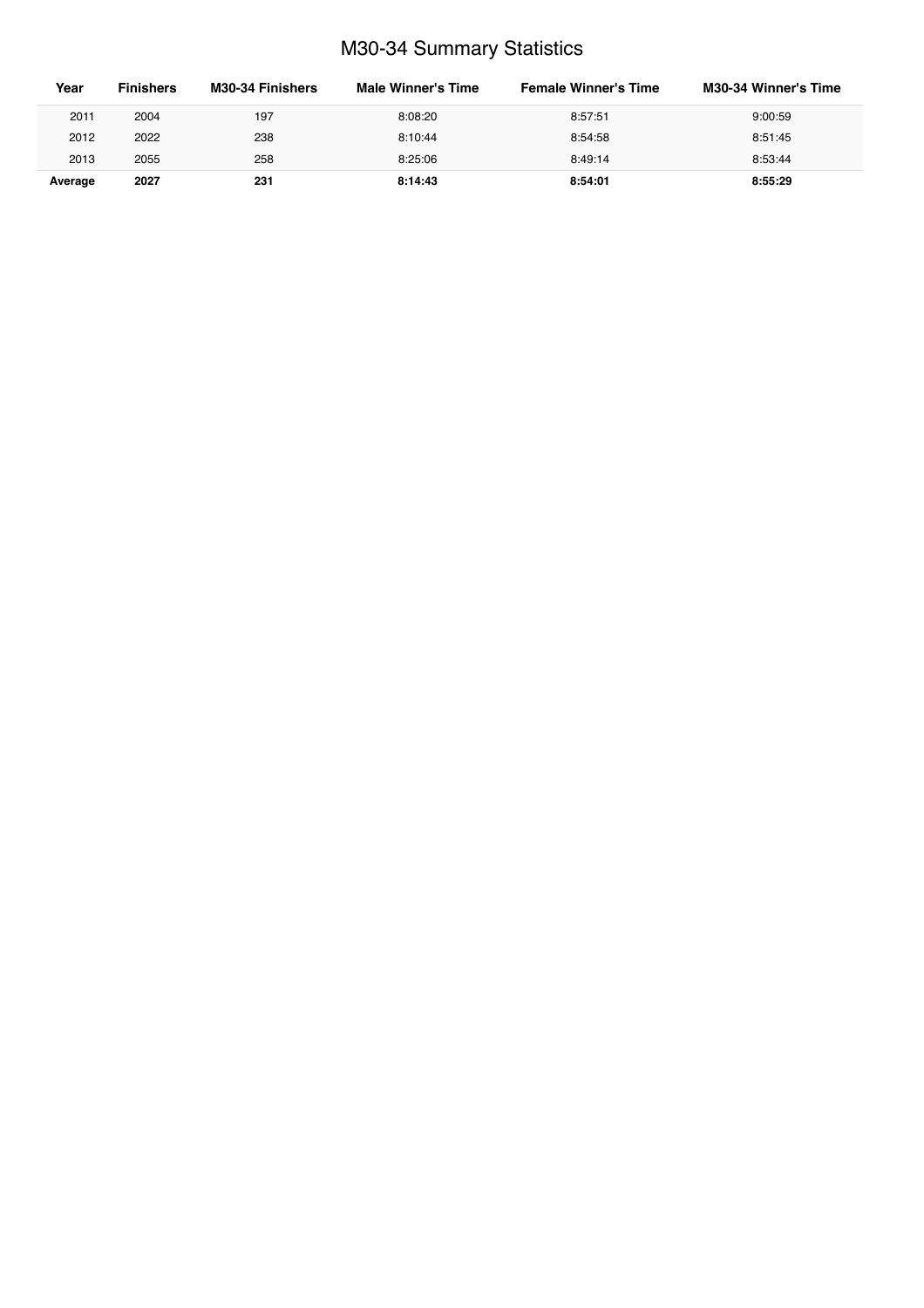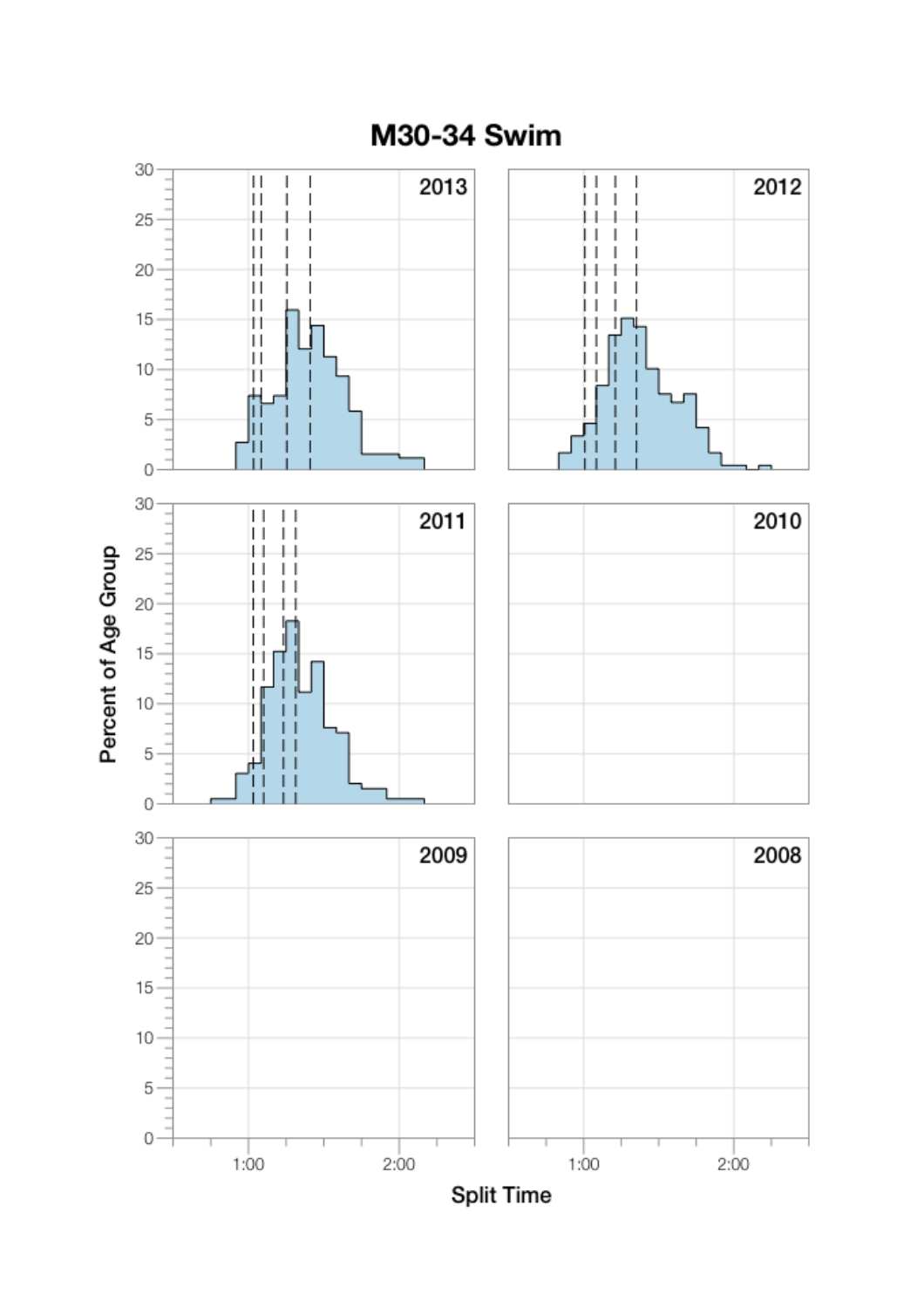

M30-34 Bike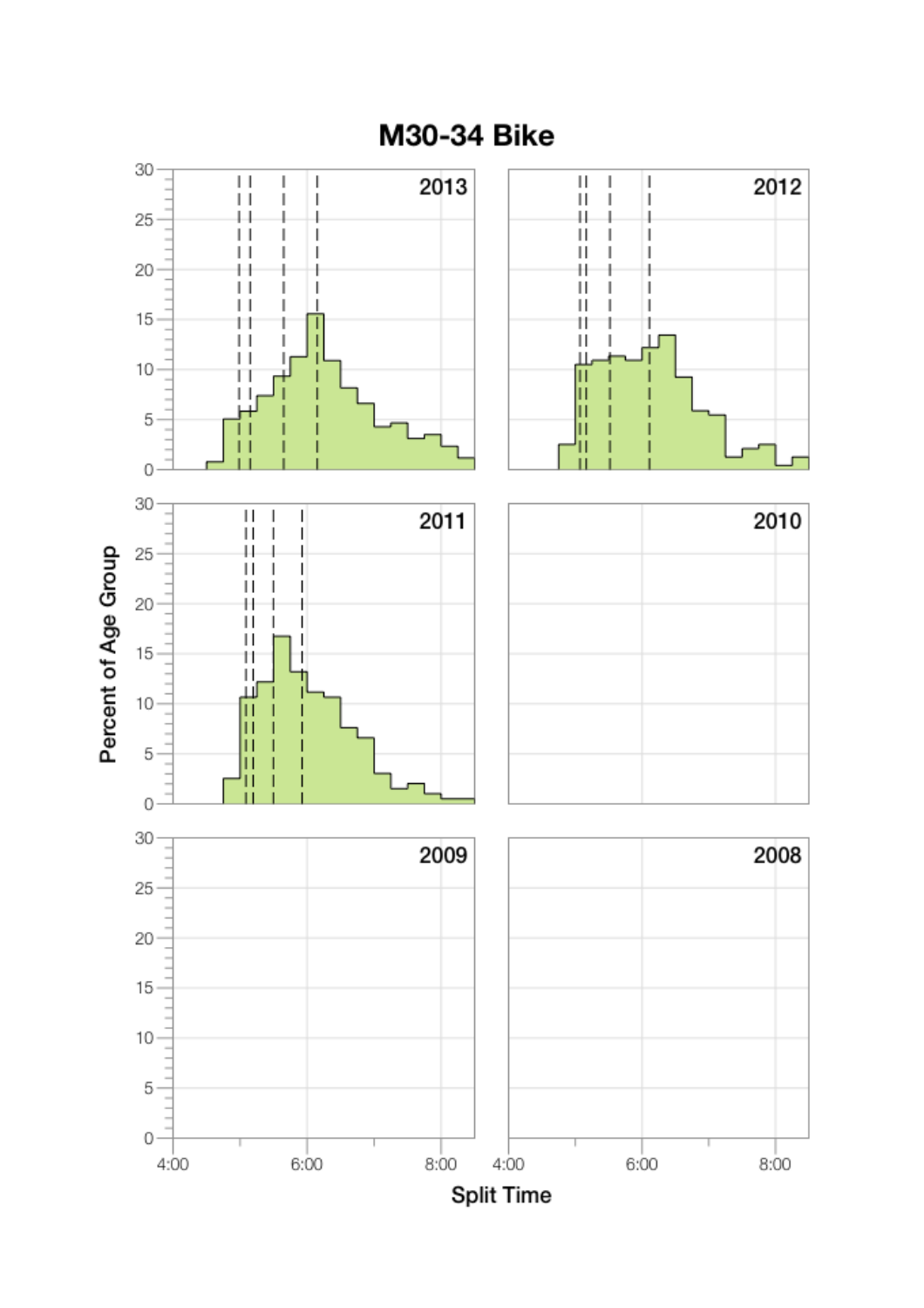

M30-34 Run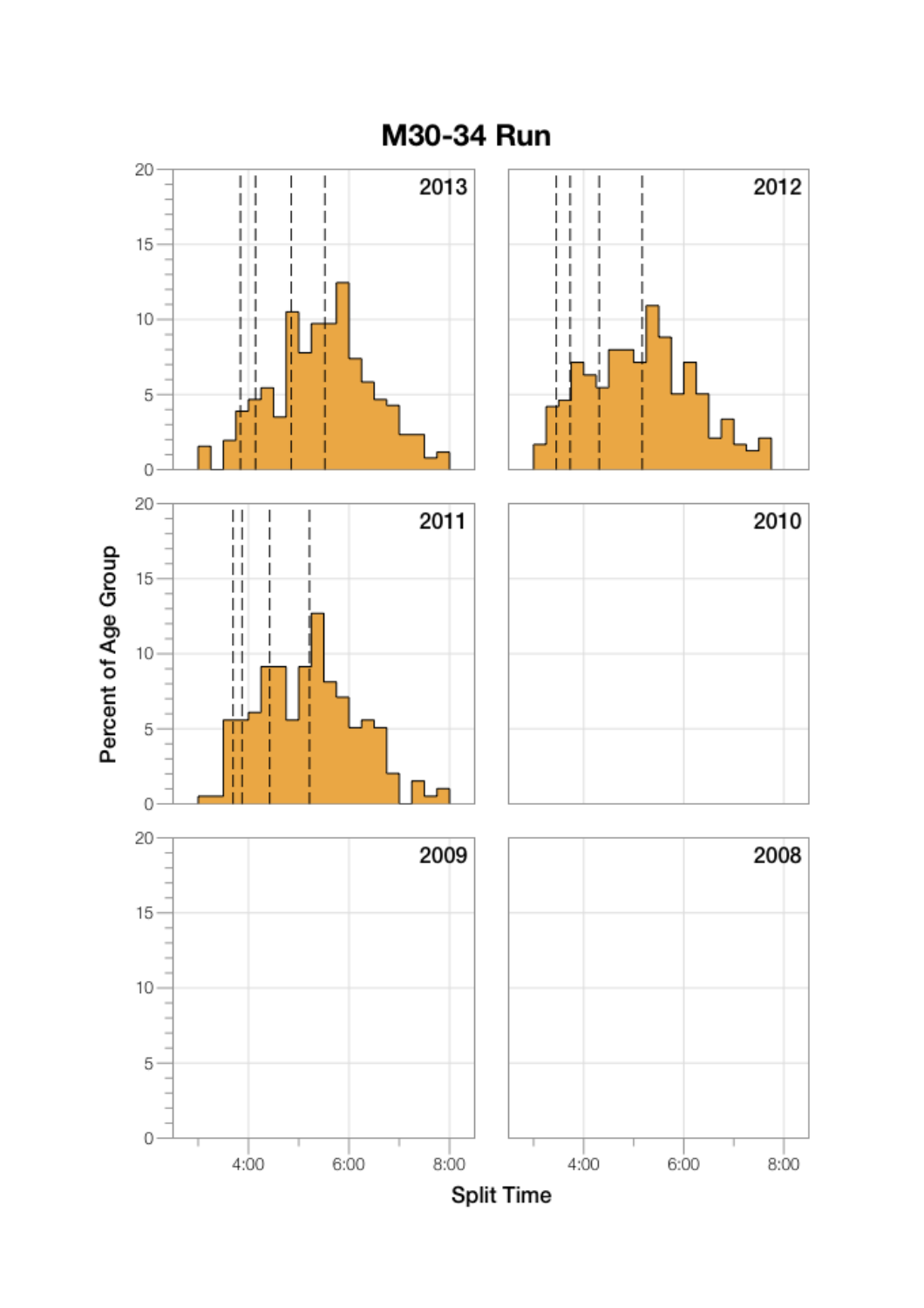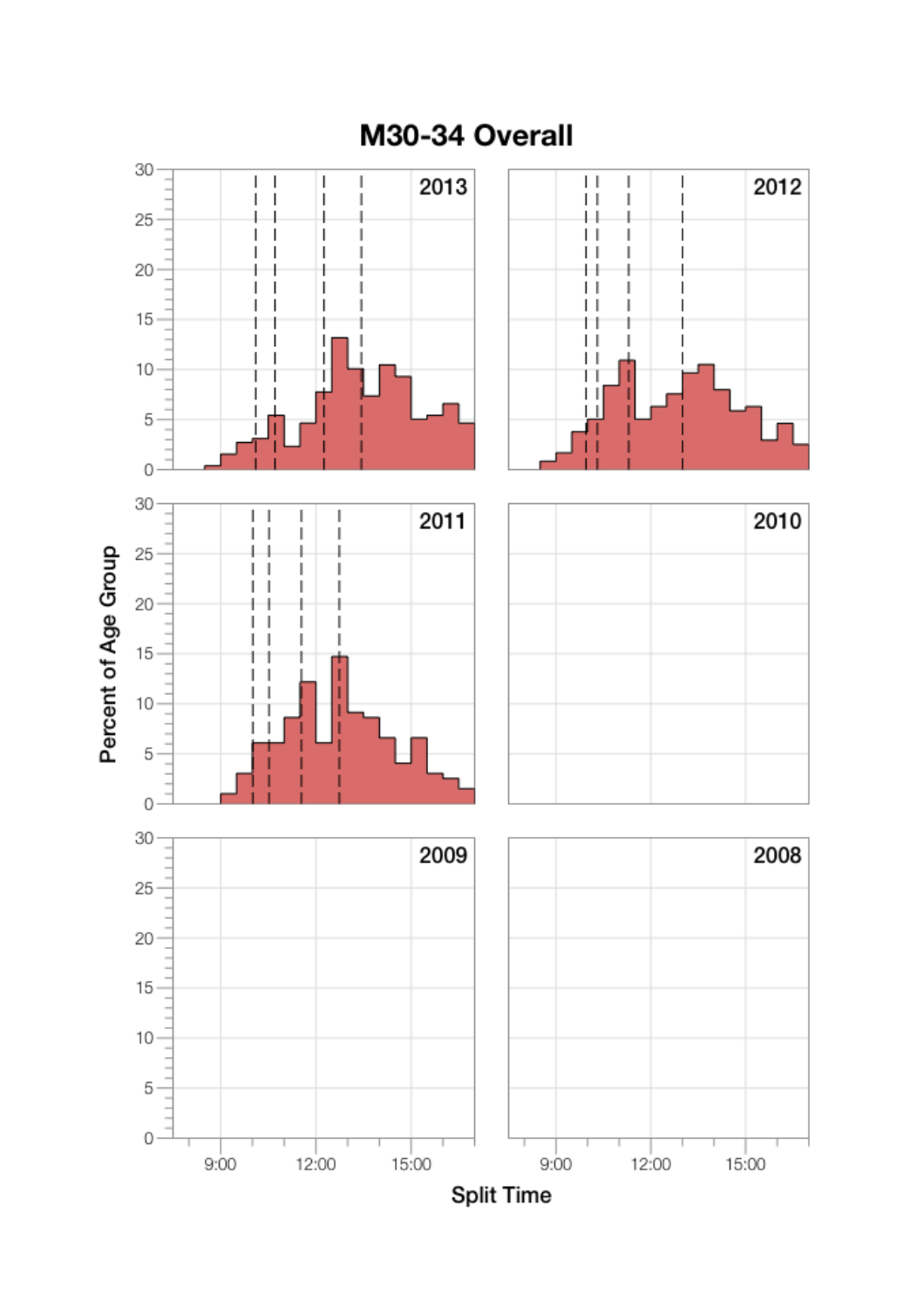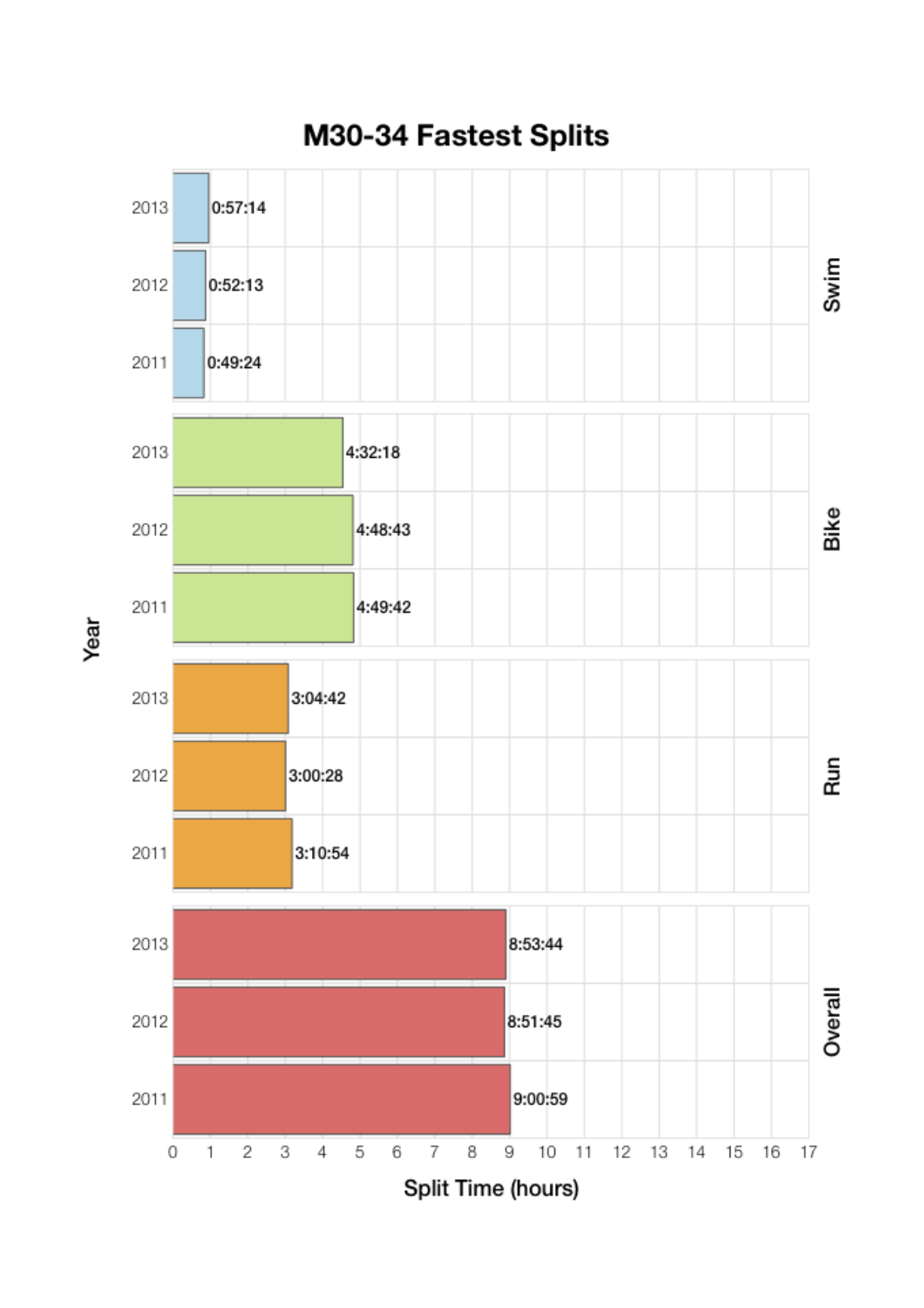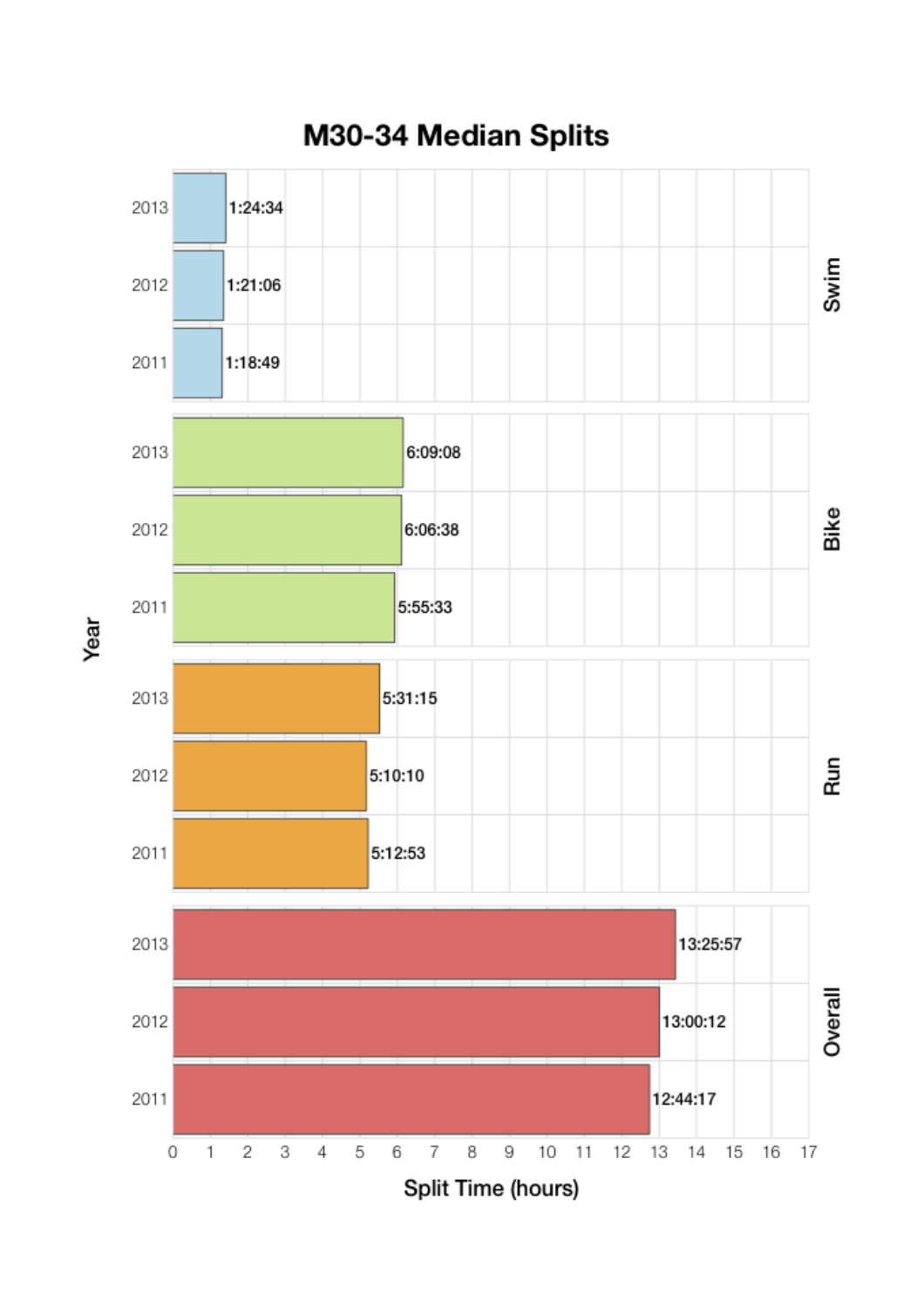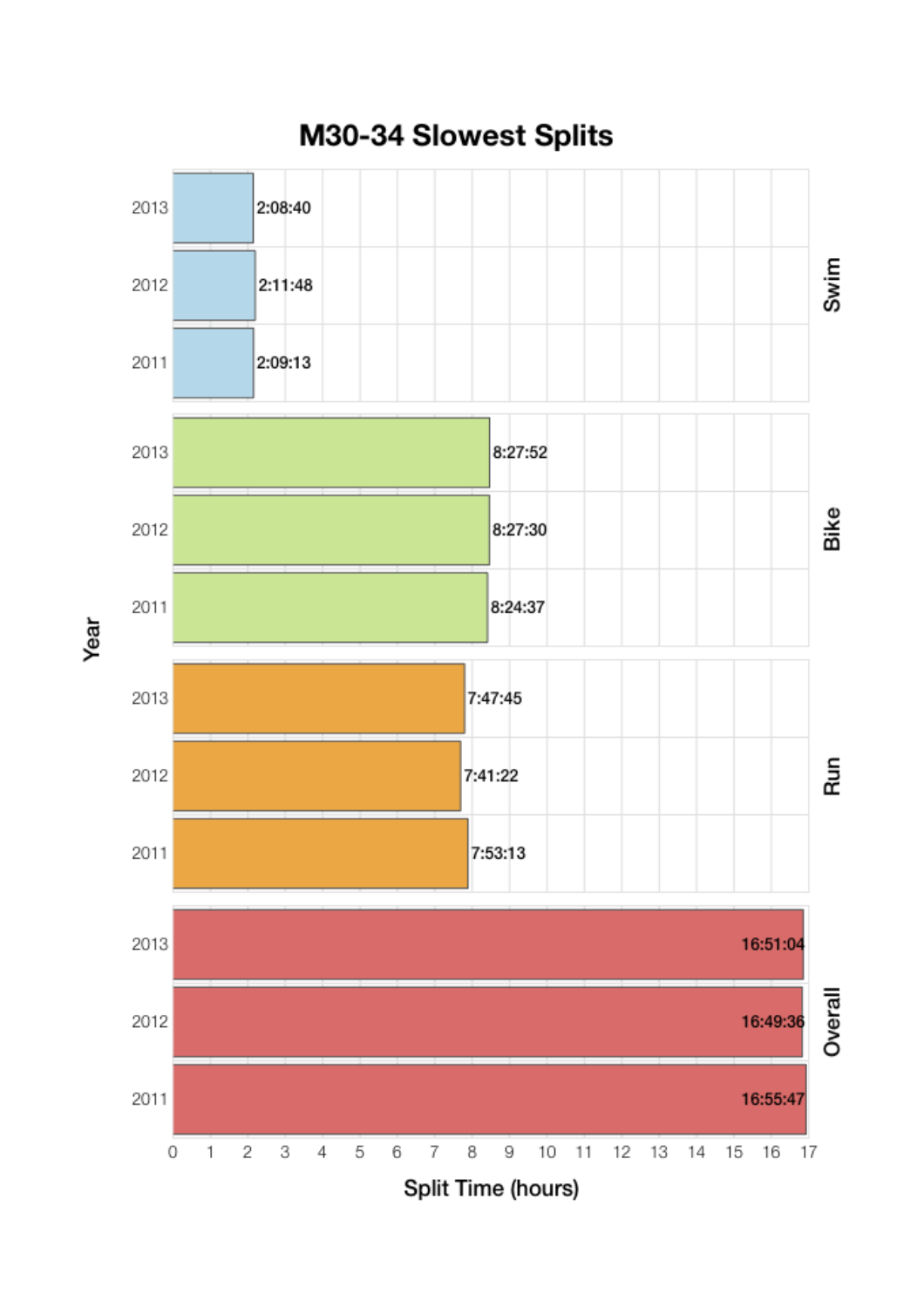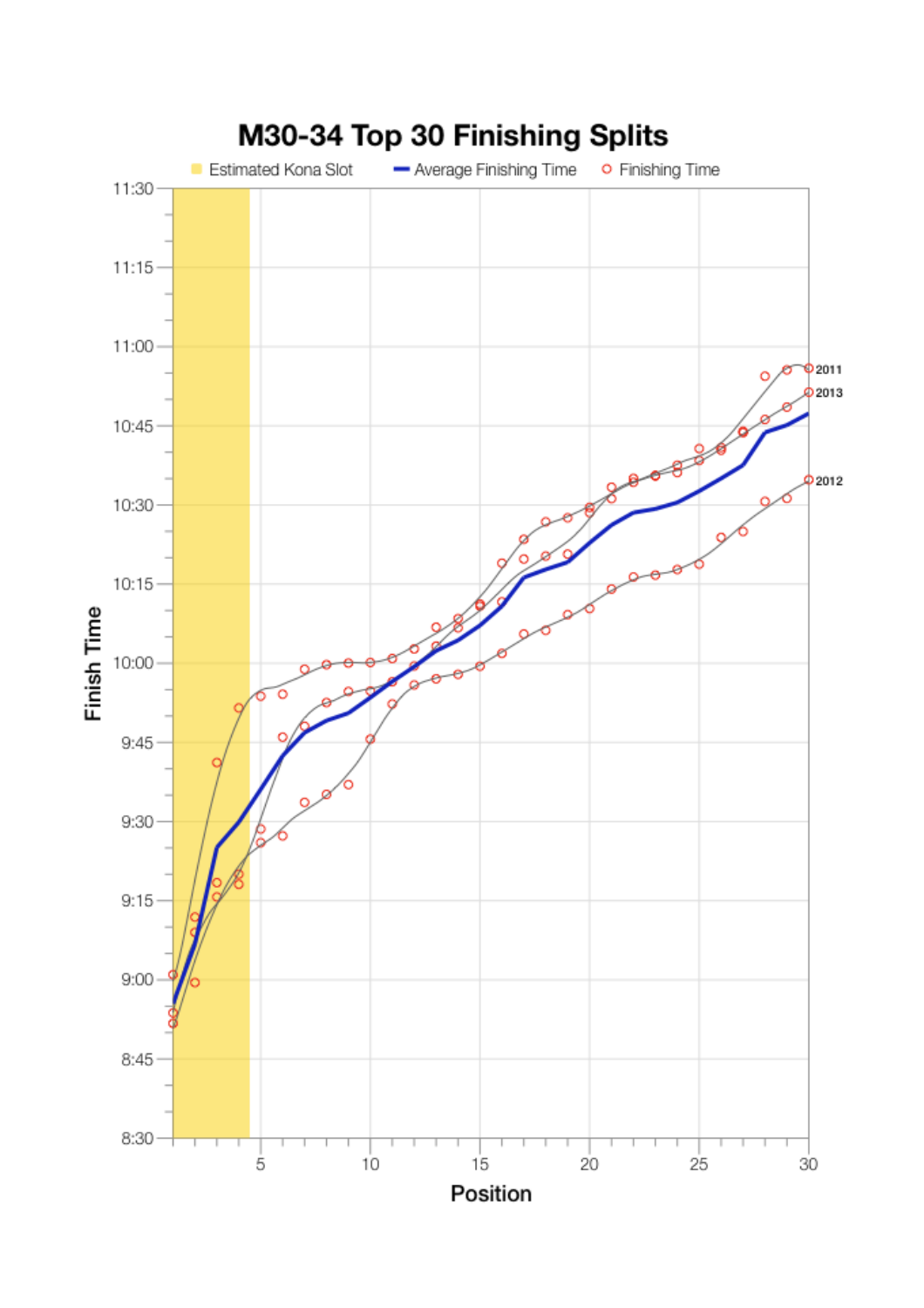# M30-34 Top 10 and Kona Times and Splits

## **Summary Statistics**

| <b>Position</b>                | <b>Swim Time</b> | <b>Bike Time</b> | <b>Run Time</b> | <b>Overall Time</b> |
|--------------------------------|------------------|------------------|-----------------|---------------------|
| <b>Average Male Winner</b>     | 0:52:39          | 4:26:55          | 2:50:45         | 8:14:43             |
| <b>Average Female Winner</b>   | 0:53:47          | 5:06:32          | 3:07:36         | 8:54:01             |
| <b>Average 1st Age Grouper</b> | 0:55:37          | 4:46:40          | 3:07:55         | 8:55:29             |
| <b>Average 2nd Age Grouper</b> | 1:05:12          | 4:49:19          | 3:06:35         | 9:06:47             |
| <b>Average 3rd Age Grouper</b> | 1:01:39          | 4:57:06          | 3:20:45         | 9:25:06             |
| <b>Average 4th Age Grouper</b> | 1:02:18          | 5:02:46          | 3:18:22         | 9:29:53             |
| Average 5th Age Grouper        | 1:09:05          | 4:47:37          | 3:32:15         | 9:36:07             |
| Average 6th Age Grouper        | 0:59:29          | 4:59:55          | 3:36:17         | 9:42:28             |
| Average 7th Age Grouper        | 1:03:01          | 5:03:31          | 3:33:46         | 9:46:51             |
| Average 8th Age Grouper        | 1:00:29          | 5:06:23          | 3:35:13         | 9:49:08             |
| Average 9th Age Grouper        | 1:02:51          | 5:07:29          | 3:32:55         | 9:50:33             |
| Average 10th Age Grouper       | 0:58:28          | 5:01:07          | 3:48:04         | 9:53:30             |
| <b>Kona Qualifier Average</b>  | 1:01:12          | 4:53:58          | 3:13:24         | 9:14:19             |
| Top 10 Age Grouper Average     | 1:01:49          | 4:58:11          | 3:27:13         | 9:33:35             |

## **Texas 2013**

| <b>Position</b>               | <b>Swim Time</b> | <b>Bike Time</b> | <b>Run Time</b> | <b>Overall Time</b> |
|-------------------------------|------------------|------------------|-----------------|---------------------|
| <b>Male Winner</b>            | 0:54:54          | 4:29:07          | 2:56:18         | 8:25:06             |
| <b>Female Winner</b>          | 0:54:02          | 4:42:29          | 3:07:27         | 8:49:14             |
| <b>1st Age Grouper</b>        | 1:00:40          | 4:41:37          | 3:06:29         | 8:53:44             |
| 2nd Age Grouper               | 1:08:51          | 4:48:36          | 3:04:42         | 9:09:00             |
| 3rd Age Grouper               | 1:11:36          | 4:50:13          | 3:08:16         | 9:15:43             |
| 4th Age Grouper               | 1:02:06          | 4:59:35          | 3:10:07         | 9:18:06             |
| 5th Age Grouper               | 1:03:52          | 4:32:18          | 3:46:05         | 9:28:35             |
| 6th Age Grouper               | 1:00:44          | 4:58:20          | 3:37:56         | 9:46:00             |
| 7th Age Grouper               | 1:04:57          | 4:52:35          | 3:45:37         | 9:48:04             |
| 8th Age Grouper               | 0:57:40          | 5:09:19          | 3:36:46         | 9:52:33             |
| 9th Age Grouper               | 0:58:42          | 5:02:05          | 3:45:25         | 9:54:39             |
| 10th Age Grouper              | 0:58:31          | 5:01:13          | 3:48:31         | 9:54:44             |
| <b>Kona Qualifier Average</b> | 1:05:48          | 4:50:00          | 3:07:23         | 9:09:08             |
| Top 10 Age Grouper Average    | 1:02:45          | 4:53:35          | 3:28:59         | 9:32:06             |

#### **Texas 2012**

| <b>Position</b>                   | <b>Swim Time</b> | <b>Bike Time</b> | <b>Run Time</b> | <b>Overall Time</b> |
|-----------------------------------|------------------|------------------|-----------------|---------------------|
| <b>Male Winner</b>                | 0:53:36          | 4:25:43          | 2:46:55         | 8:10:44             |
| <b>Female Winner</b>              | 0:53:32          | 4:45:52          | 3:11:09         | 8:54:58             |
| <b>1st Age Grouper</b>            | 0:56:49          | 4:48:43          | 3:00:28         | 8:51:45             |
| <b>2nd Age Grouper</b>            | 1:00:40          | 4:49:22          | 3:04:10         | 8:59:29             |
| 3rd Age Grouper                   | 0:53:31          | 5:00:03          | 3:19:27         | 9:18:25             |
| <b>4th Age Grouper</b>            | 0:55:59          | 5:05:10          | 3:12:16         | 9:20:02             |
| 5th Age Grouper                   | 1:07:28          | 5:00:33          | 3:11:39         | 9:26:00             |
| 6th Age Grouper                   | 0:57:44          | 4:59:59          | 3:23:42         | 9:27:17             |
| 7th Age Grouper                   | 1:03:27          | 5:04:47          | 3:18:05         | 9:33:38             |
| 8th Age Grouper                   | 0:57:44          | 5:04:16          | 3:27:13         | 9:35:09             |
| 9th Age Grouper                   | 1:02:06          | 5:06:27          | 3:22:17         | 9:37:00             |
| 10th Age Grouper                  | 0:54:40          | 4:56:37          | 3:48:07         | 9:45:37             |
| <b>Kona Qualifier Average</b>     | 0:56:44          | 4:55:49          | 3:09:05         | 9:07:25             |
| <b>Top 10 Age Grouper Average</b> | 0:59:00          | 4:59:35          | 3:18:44         | 9:23:26             |